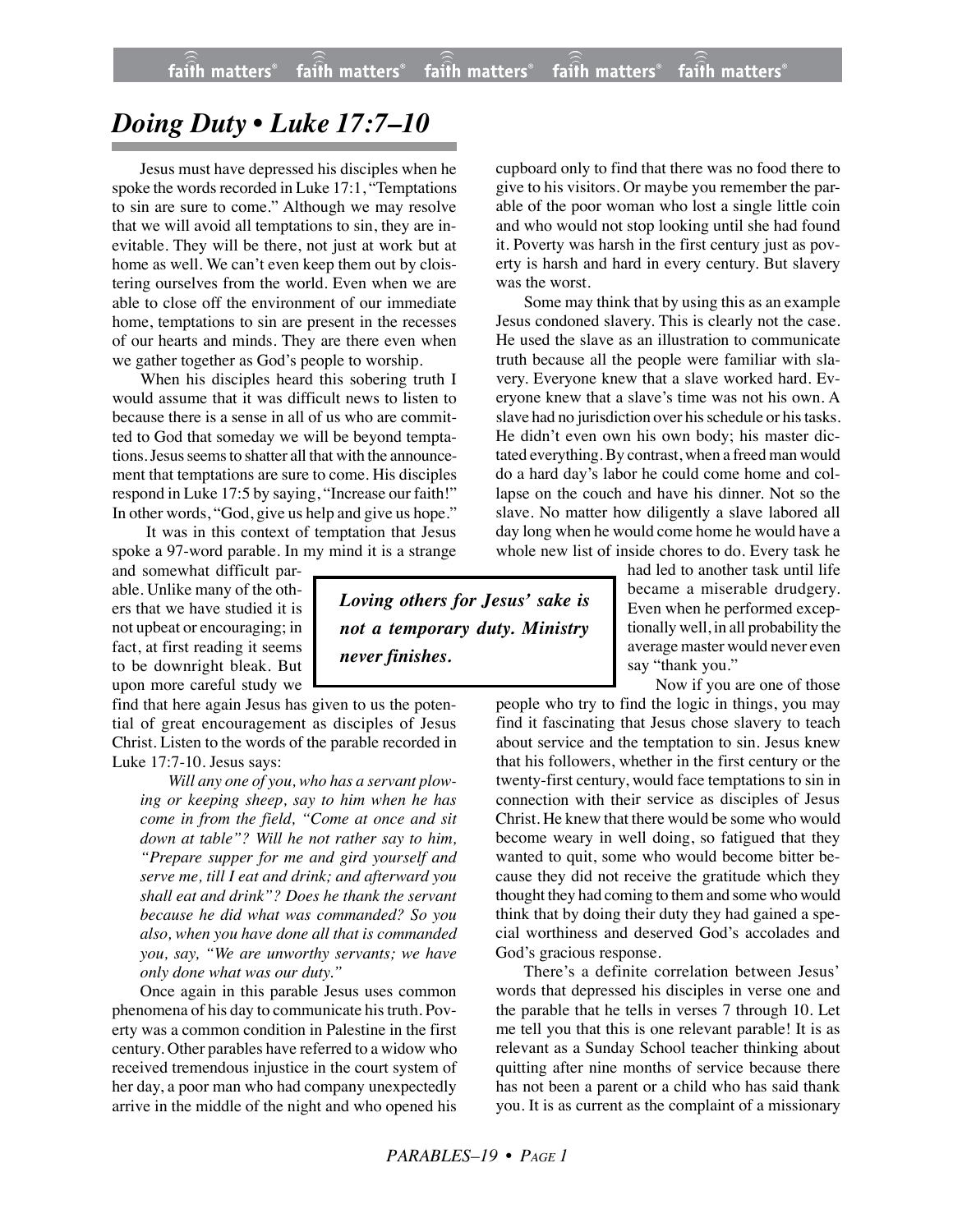who has diligently served in some distant mission field for the better part of a lifetime and doesn't feel appreciated. It is a parable about duty at a time when duty is not a popular concept. It is a parable that urges perseverance when many of us are more inclined to quit than to hang in there, a parable about serving when many of us are more inclined to be served than to serve. It is a parable telling us to do duty without sinning.

This parable presents to my understanding three tough truths about duty — truths that we may not be inclined to listen to but truths we need to hear. Tough truth number one in verses seven and eight is that duty never finishes. In the parable Jesus asks: "Will any one of you who has a servant plowing or keeping sheep say to him when he had come in from the field, "Come at once and sit down at table"?

Jesus' listeners knew that there was no master that did that. Masters were more likely to say, "Hey you, prepare supper for me and afterwards if there's time you can eat and drink." The Greek word that is used here is the word *doulos* and although in many of our English Bibles it is translated as "servant", it may rightly be translated as "slave" over whom the master had complete control of every detail of life. We think of slavery as peculiar to our country before the Civil War sometimes forgetting that slavery has been around throughout history all over the world. There are many places in the world today where people are still in slavery.

Slaves don't work eight-hour days. They don't finish in the field or the fold and then come home and relax. When a slave finishes one task there is another and when that is finished there is yet another task. The master seeks to get all of the economic benefit that he can out of his slaves. They go immediately from chore to chore and it never, never, never ends. No days off. No vacations. Their duty is never finished.

The life of a slave seems so difficult and distant, but is it all that different to our lives today? We may not be slaves, but our duties are never finished. Take parenting for example. Parents begin their day by getting up early in the morning to prepare themselves and their children for the day. Then the parent goes off to work and has a difficult and demanding day, comes home weary, exhausted, ready to collapse, only to find hungry children who have wounds that need to be bandaged, homework that needs to be coached, lives that need to be loved. Finally at some late hour you are ready to collapse in bed with too many hours gone by and too few hours before the alarm goes off and the process begins all over again. Parenting is a duty that never finishes.

The same is the case with ministry. When you become involved in serving God through serving others, it is a never-ending duty. Sunday School teaching is more than an hour on Sunday morning. There are children in the class whose lives become entwined with the teacher's life, who come from homes where there are problems, who have physical maladies or spiritual questions that were not in the teacher's manual. Or there's that person for whom you agree to pray, thinking that the problem will be short lived and you will utter a few brief prayers for a few brief days, only to find that the stressful time in that individual's life is chronic. What started out as a simple prayer request becomes complicated and protracted and you end praying for that person every single day for a year, maybe for a decade and maybe for a lifetime because the duty of intercession is never finished. Or you may have agreed to give financial support in some small amount to a friend going on a short term of missionary service. Then that friend senses the call of God to become a career missionary to the service of Jesus Christ and you discover that what started out as a comfortable financial commitment to his support, if duty is met, becomes an uncomfortable commitment to financially underwrite that person. Loving others for Jesus' sake is not a temporary duty. Ministry never finishes.

There was a physician named Grenfell who worked in the distant reaches of Labrador in northeastern Canada and wrote of his experiences. He told the story of how he was called to a home where both mother and father were desperately ill. After an arduous journey he arrived there only to find that their malady was so far progressed that he tended not to their sickness but to their death. There was no responsible relative so the doctor had to make arrangements for the funeral and burials as well. Dr. Grenfell took care of the burial personally, knowing that he had gone far beyond his initial duty as a physician. Thinking he had finished his duty he wrote that he found himself "with five little mortals sitting on the grave mound. We thought that we had done all that could be expected of a doctor, but now we found the difference. It looked as if God expected more."

So it is with Christian duty! When we commit ourselves to Jesus Christ we become his *doulos*, his servant, his slave and he often expects more and more of us.

I said that this is a tough truth. It's tough not only because duty never finishes but also because we become tempted to think that God does not care. We become tempted to sin in the weariness of well doing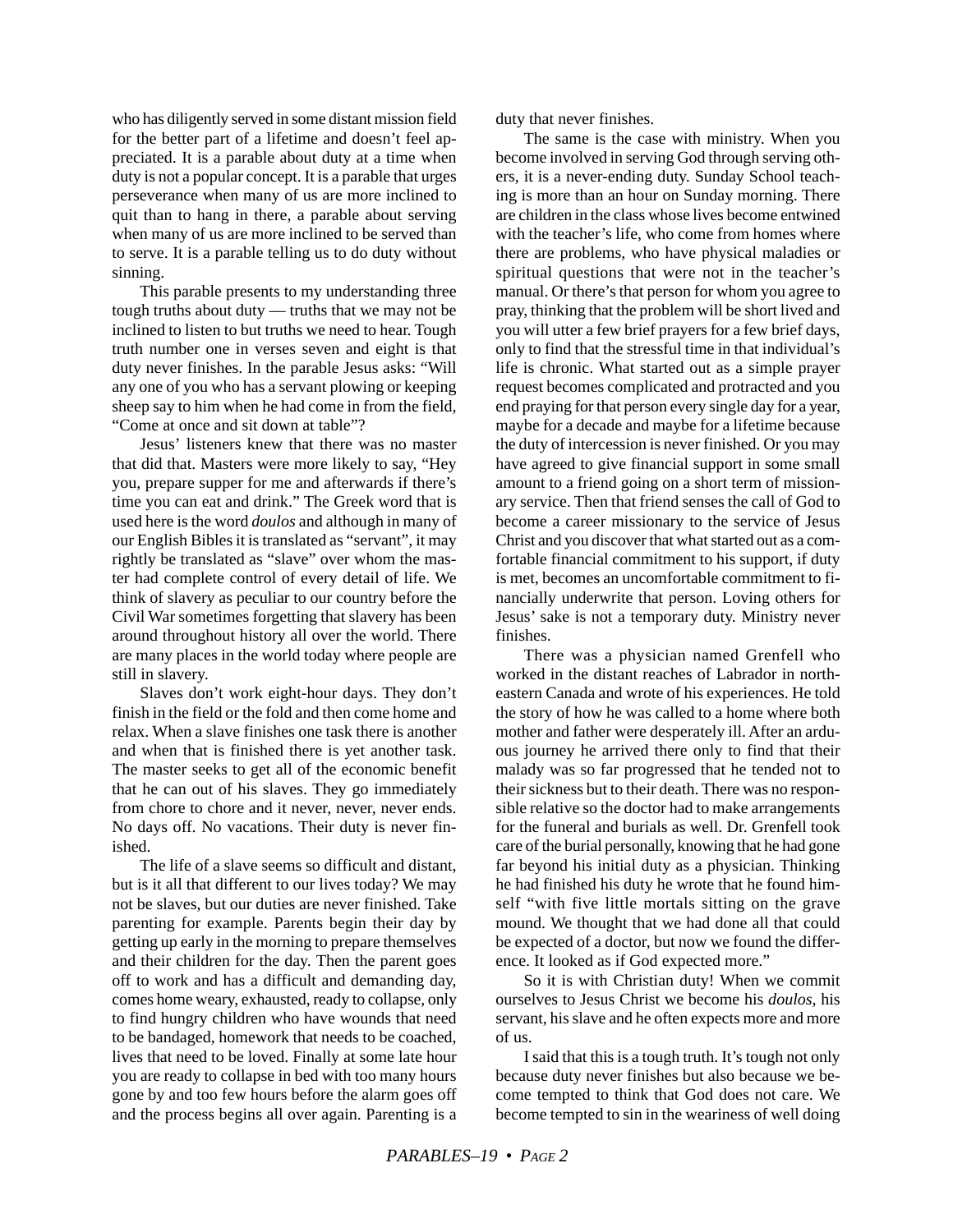when duty piles upon duty until we think that we are going to collapse under the responsibilities that have been laid upon us. We think that God has abandoned us, that he is like the master in the parable who does not care. You can be sure that is the farthest from the truth! Remember that Jesus Christ himself, "though he was in the form of God, did not count equality with God a thing to be grasped, but emptied himself, taking the form of a servant (*doulos)*." (Philippians  $2:6-7$ ).

The gospel writer tells us that he came "not to be served but to serve", and throughout his service the pile of duties became greater and greater until one day the Roman soldiers nailed him to a cross. He must have wondered if God had not completely forgotten him, for he, too, was tempted to sin as we are tempted to sin. He must have been wondering if God no longer cared when he cried out, "My God, my God, why have you forsaken me?" But God cared. God cared deeply that day, just as God cares for us even when we feel forsaken.

It's a tough truth that duty never finishes. But Jesus tells it like it is. He could have omitted it from

his teaching and surely we could have omitted it from our study of parables, but it's a truth that we need to hear from Jesus Christ. He wants

us to know that around the next corner is not escape from responsibilities but more responsibilities. It is not always the case that if we make it up to the top of the mountain it will be downhill from there. Sometimes in life we discover that when we reach the peak it is not the top of the mountain but simply the top of a foothill and there are higher mountains and higher hills that are yet to come. The answer is not to try to escape duty, but rather to be like Jesus who chose to delight in the duty that never finishes.

But this is not the only tough truth that our Jesus shares with us in this parable, for he tells us not only that duty never finishes but adds in verse 9 that duty seeks no thanks. In the parable he asks a rhetorical question: "Does he (the master) thank the servant because he did what was commanded?" The clearly implied answer to this rhetorical question is "no!" The slave did not expect, nor in this case, receive thanks from his master.

It's hard to serve without being thanked! And, to be sure, this parable is not condoning any lack of gratitude for the services of others. God himself is the one who said, "Well done, good and faithful servant!" But remember that the context here is about avoiding temptation to sin. I'll tell you that one of the greatest temptations to sin in the Christian life comes when we think we deserve thanks and we do not receive it. I know that from experience because I have so sinned. There have been occasions when I have done what I thought to be my very best for people, only to have no expression of gratitude. I will confess to you that there have been times when I have allowed that lack of expression of gratitude to be turned into bitterness and resentment in my heart. What started out as a grand opportunity to be God's instrument in someone else's life turned out to be a festering infection in my soul — the sin of resentment and bitterness because no one said "thank you."

I'm not alone in this. My guess is that nearly all of us have experienced the very same thing. There are parents who have poured themselves into their children's lives, who have sacrificed astonishingly on behalf of their children, only to have their adult children be clearly ungrateful for all that their parents have done. Sometimes the parental love has tragically turned into hatred because of that ingratitude. There are wives who have sinned against their husbands and against God because they resented the fact that their

*…be like Jesus who chose to delight in the duty that never finishes.*

husbands were not appreciative of all that they have done. There are Christians who have quit serving God because

people in the church never said "thank you" for teaching Sunday School or ushering or singing in the choir or giving money or providing for prayer or cooking or whatever the need may be. There are missionaries, some of whom I know, who left this country as zealous idealists to proclaim the gospel of Jesus Christ with a contagious enthusiasm only to return years later bitter and disillusioned because the people they went to serve didn't seem to appreciate their sacrifices.

We all have a deep-seated need to be recognized and appreciated. I hope that we understand that need and say "thank you" to family and friends and teachers and ushers – anyone who serves you. I would encourage you when you pick up your children at the nursery that you say "thank you" to those that worked there and at the end of the school year you send a note to your children's teachers in Sunday School and in public or private school and express appreciation for all that they have done for them.

It is good and right to give appreciation to others, but watch out when you are seeking it. The quest for appreciation on the part of a servant or a *doulos* of Jesus Christ is dangerous stuff indeed! If we expect thanks and do not receive it we often turn bitter. It's a tough truth, one that Jesus wants us to know, that duty